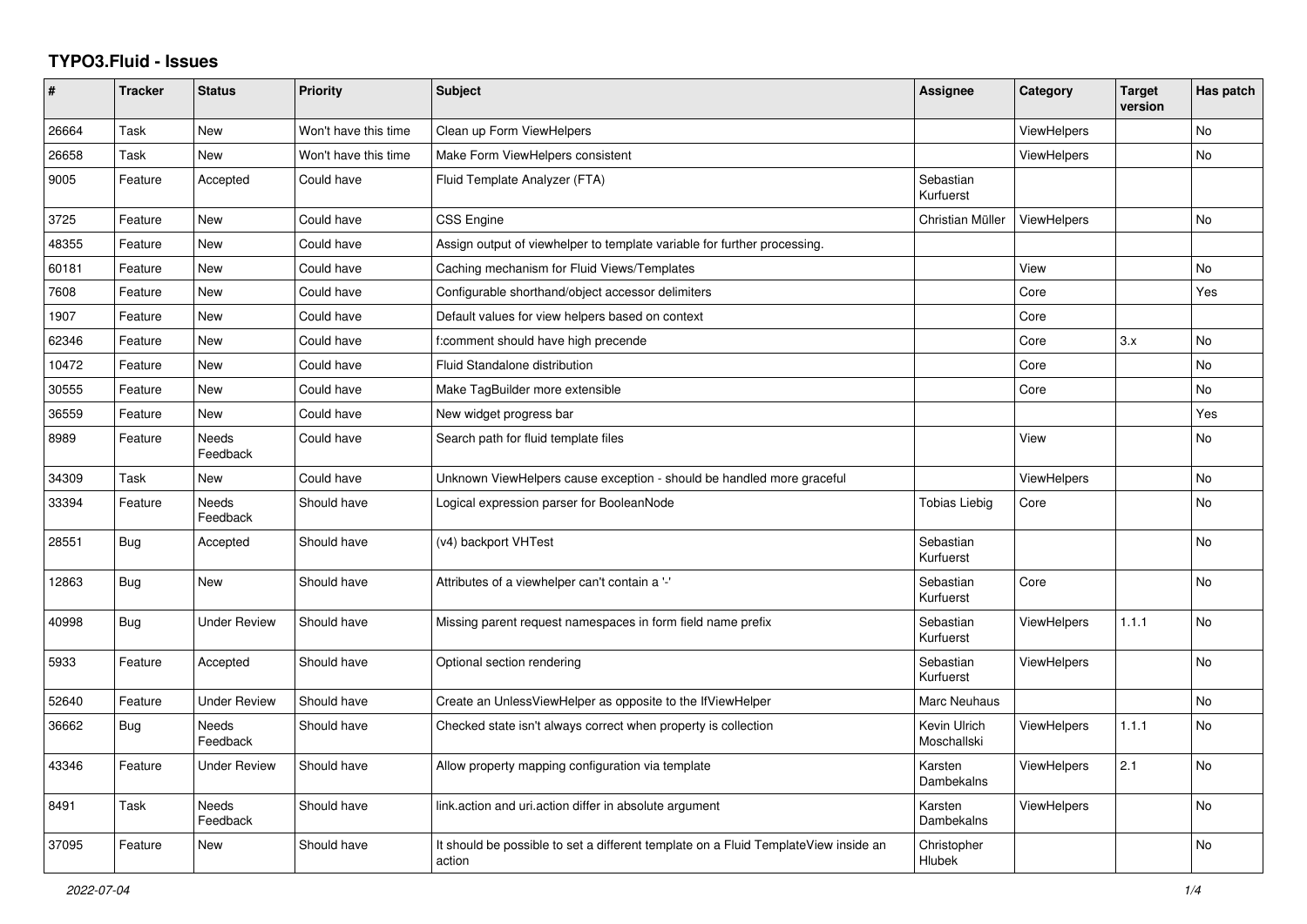| #     | <b>Tracker</b> | <b>Status</b>            | <b>Priority</b> | <b>Subject</b>                                                                                              | Assignee                    | Category    | <b>Target</b><br>version | Has patch |
|-------|----------------|--------------------------|-----------------|-------------------------------------------------------------------------------------------------------------|-----------------------------|-------------|--------------------------|-----------|
| 55008 | Bug            | <b>Under Review</b>      | Should have     | Interceptors should be used in Partials                                                                     | Christian Müller            |             |                          | <b>No</b> |
| 58862 | Bug            | <b>Needs</b><br>Feedback | Should have     | FormViewHelper doesn't accept NULL as value for \$arguments                                                 | <b>Bastian</b><br>Waidelich | ViewHelpers |                          | Yes       |
| 53806 | <b>Bug</b>     | <b>Under Review</b>      | Should have     | Paginate widget maximumNumberOfLinks rendering wrong number of links                                        | <b>Bastian</b><br>Waidelich | Widgets     |                          | <b>No</b> |
| 54195 | Task           | <b>New</b>               | Should have     | Rename and move FormViewHelper's errorClass value, currently 'f3-form-error'                                | Adrian Föder                | ViewHelpers |                          | No        |
| 28554 | Bug            | New                      | Should have     | (v4) implement feature flag to disable caching                                                              |                             |             |                          | No        |
| 28550 | Bug            | New                      | Should have     | (v4) make widgets cacheable, i.e. not implement childnodeaccess interface                                   |                             |             |                          | No        |
| 28552 | Bug            | New                      | Should have     | (v5) write ViewHelper test for compiled run; adjust functional test to do two passes<br>(uncached & cached) |                             |             |                          | No        |
| 46257 | Feature        | <b>Under Review</b>      | Should have     | Add escape sequence support for Fluid                                                                       |                             | Core        |                          | <b>No</b> |
| 60003 | Feature        | <b>New</b>               | Should have     | Add required-Attribute to f:form.password                                                                   |                             | ViewHelpers |                          | <b>No</b> |
| 40081 | Feature        | New                      | Should have     | Allow assigned variables as keys in arrays                                                                  |                             |             |                          | No        |
| 36410 | Feature        | New                      | Should have     | Allow templates to send arguments back to layout                                                            |                             | ViewHelpers |                          | No        |
| 46545 | Feature        | New                      | Should have     | Better support for arrays in options of SelectViewHelper                                                    |                             |             |                          | No        |
| 9950  | Task           | New                      | Should have     | Binding to nested arrays impossible for form-elements                                                       |                             | ViewHelpers |                          |           |
| 3291  | Feature        | Needs<br>Feedback        | Should have     | Cacheable viewhelpers                                                                                       |                             |             |                          | <b>No</b> |
| 38130 | Feature        | New                      | Should have     | Checkboxes and multiple select fields should have an assignable default value                               |                             |             |                          | No        |
| 30937 | Bug            | <b>New</b>               | Should have     | CropViewHelper stringToTruncate can't be supplied so it can't be easily extended                            |                             | ViewHelpers |                          | Yes       |
| 54284 | Bug            | <b>New</b>               | Should have     | Default Option for Switch/Case VH                                                                           |                             | ViewHelpers |                          | No        |
| 45345 | Feature        | <b>Needs</b><br>Feedback | Should have     | Easy to use comments for fluid that won't show in output                                                    |                             |             |                          |           |
| 46289 | Bug            | Needs<br>Feedback        | Should have     | Enable Escaping Interceptor in XML request format                                                           |                             | View        | 2.0.1                    | <b>No</b> |
| 13045 | Bug            | New                      | Should have     | Entity decode of strings are different between if-conditions and output of variable                         |                             |             |                          |           |
| 52536 | Bug            | <b>Under Review</b>      | Should have     | Errorclass not set if no property-attribute set                                                             |                             |             |                          |           |
| 45153 | Feature        | <b>New</b>               | Should have     | f:be.menus.actionMenuItem - Detection of the current select option is insufficient                          |                             |             |                          | <b>No</b> |
| 49600 | Bug            | New                      | Should have     | f:form tag shown as a HTML on frontend                                                                      |                             | ViewHelpers |                          | No        |
| 58921 | <b>Bug</b>     | New                      | Should have     | f:form.* VHs crash if NOT inside f:form but followed by f:form                                              |                             |             |                          | No        |
| 31955 | Feature        | New                      | Should have     | f:uri.widget                                                                                                |                             | Widgets     |                          | No        |
| 37619 | Bug            | New                      | Should have     | Fatal Error when using variable in name attribute of Section ViewHelper                                     |                             | ViewHelpers |                          | No        |
| 8648  | <b>Bug</b>     | New                      | Should have     | format.crop ViewHelper should support all features of the crop stdWrap function                             |                             | ViewHelpers |                          | No        |
| 58983 | <b>Bug</b>     | New                      | Should have     | format.date does not respect linebreaks and throws exception                                                |                             |             |                          | No        |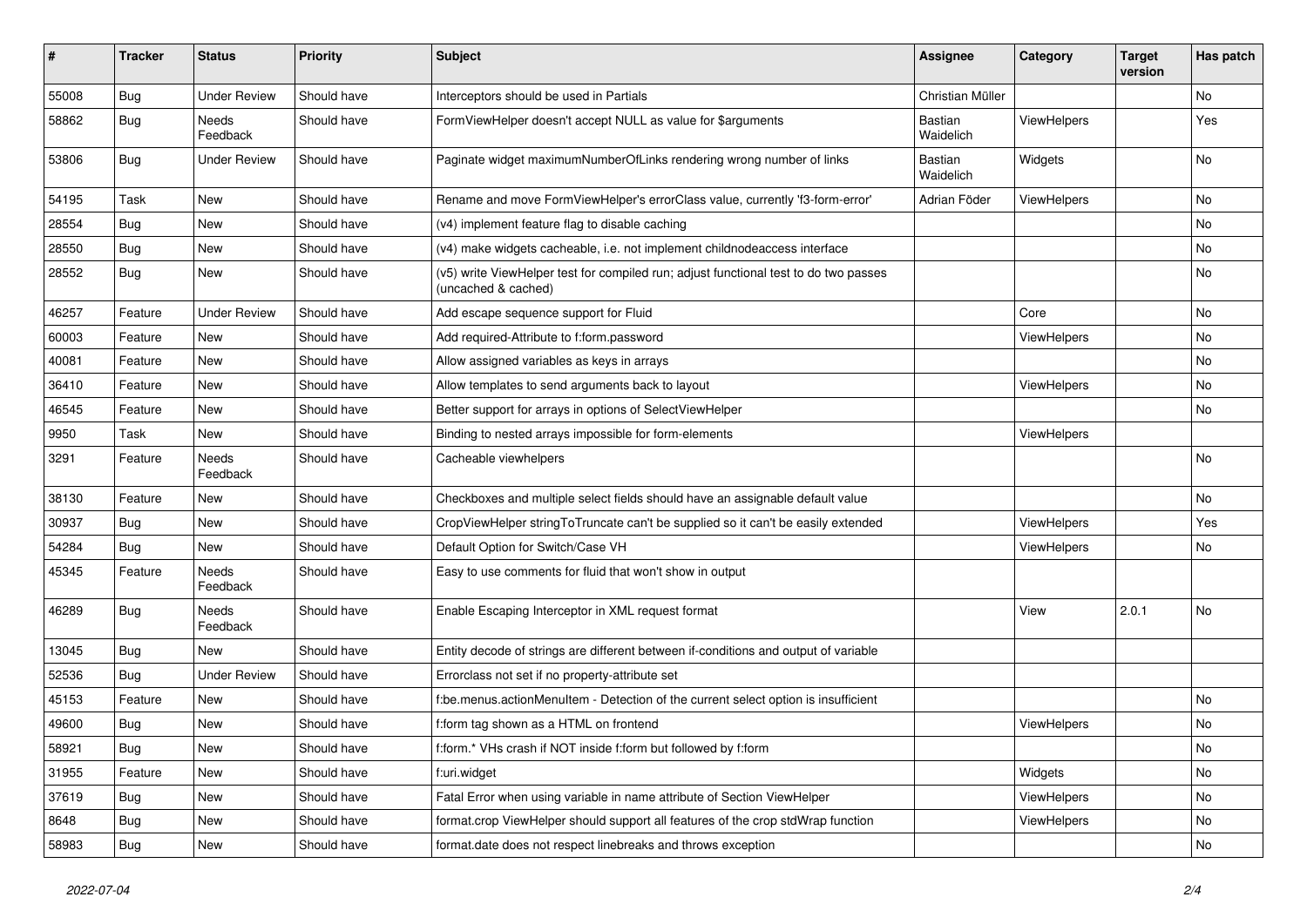| ∦     | <b>Tracker</b> | <b>Status</b>            | <b>Priority</b> | <b>Subject</b>                                                                                         | <b>Assignee</b>        | Category    | <b>Target</b><br>version | Has patch |
|-------|----------------|--------------------------|-----------------|--------------------------------------------------------------------------------------------------------|------------------------|-------------|--------------------------|-----------|
| 47669 | Task           | New                      | Should have     | FormViewHelper does not define the default request method                                              |                        |             |                          | No        |
| 45394 | Task           | New                      | Should have     | Forwardport Unit test for standalone view                                                              |                        | View        |                          | No        |
| 32035 | Task           | New                      | Should have     | Improve fluid error messages                                                                           |                        | Core        |                          | Yes       |
| 4704  | Feature        | New                      | Should have     | Improve parsing exception messages                                                                     |                        | Core        |                          |           |
| 28553 | Bug            | New                      | Should have     | improve XHProf test setup                                                                              |                        |             |                          | No        |
| 56237 | Task           | New                      | Should have     | in-line (Condition) ViewHelpers should not evaluate on parsing                                         |                        |             |                          | No        |
| 28549 | Bug            | New                      | Should have     | make widgets cacheable, i.e. not implement childnodeaccess interface                                   |                        |             |                          | No        |
| 42397 | Feature        | New                      | Should have     | Missing viewhelper for general links                                                                   |                        |             |                          | No        |
| 60271 | Feature        | New                      | Should have     | Paginate viewhelper, should also support arrays                                                        |                        |             |                          | No        |
| 36655 | Bug            | New                      | Should have     | <b>Pagination Links</b>                                                                                |                        | Widgets     |                          | No        |
| 34682 | Bug            | <b>Under Review</b>      | Should have     | Radio Button missing checked on validation error                                                       |                        | ViewHelpers |                          | No        |
| 39936 | Feature        | New                      | Should have     | registerTagAttribute should handle default values                                                      |                        | ViewHelpers |                          | No        |
| 42743 | Task           | New                      | Should have     | Remove inline style for hidden form fields                                                             |                        |             |                          | No        |
| 43071 | Task           | New                      | Should have     | Remove TOKENS for adding fallback teplates in B                                                        |                        |             |                          | No        |
| 43072 | Task           | New                      | Should have     | Remove TOKENS for adding templates fallback in Backporter                                              |                        | View        |                          | No        |
| 33215 | Feature        | New                      | Should have     | RFC: Dynamic values in ObjectAccess paths                                                              |                        |             |                          | No        |
| 39990 | Bug            | New                      | Should have     | Same form twice in one template: hidden fields for empty values are only rendered<br>once              |                        | Core        |                          | No        |
| 49756 | Feature        | <b>Under Review</b>      | Should have     | Select values by array key in checkbox viewhelper                                                      |                        |             |                          | No        |
| 65424 | Bug            | <b>Under Review</b>      | Should have     | SelectViewHelper must respect option(Value Label)Field for arrays                                      |                        | ViewHelpers |                          | No        |
| 44234 | Bug            | <b>Under Review</b>      | Should have     | selectViewHelper's sorting does not respect locale collation                                           |                        | ViewHelpers | 2.1                      | No        |
| 46091 | Task           | <b>Needs</b><br>Feedback | Should have     | Show source file name and position on exceptions during parsing                                        |                        |             |                          | No        |
| 9514  | Feature        | New                      | Should have     | Support explicit Array Arguments for ViewHelpers                                                       |                        |             |                          |           |
| 52591 | <b>Bug</b>     | New                      | Should have     | The Pagination Widget broken for joined objects                                                        |                        |             |                          | No        |
| 10911 | Task           | New                      | Should have     | Tx_Fluid_ViewHelpers_Form_AbstractFormViewHelper->renderHiddenIdentityField<br>should be more reliable |                        | ViewHelpers |                          | No        |
| 3481  | <b>Bug</b>     | New                      | Should have     | Use ViewHelperVariableContainer in PostParseFacet                                                      |                        | Core        |                          | No        |
| 51277 | Feature        | New                      | Should have     | ViewHelper context should be aware of actual file occurrence                                           |                        |             |                          | No        |
| 47006 | Bug            | <b>Under Review</b>      | Should have     | widget identifier are not unique                                                                       |                        |             |                          | No        |
| 52419 | <b>Bug</b>     | New                      | Should have     | Wrong PHPDocs notation for default value inline f:translate viewhelper                                 |                        |             | 2.0                      | No        |
| 50888 | Bug            | <b>Under Review</b>      | Should have     | WSOD by changing name of section and if Fluid caches are generated                                     |                        |             |                          | No        |
| 33551 | Bug            | New                      | Must have       | View helper values break out of a partial scope                                                        | Sebastian<br>Kurfuerst | Core        |                          | No        |